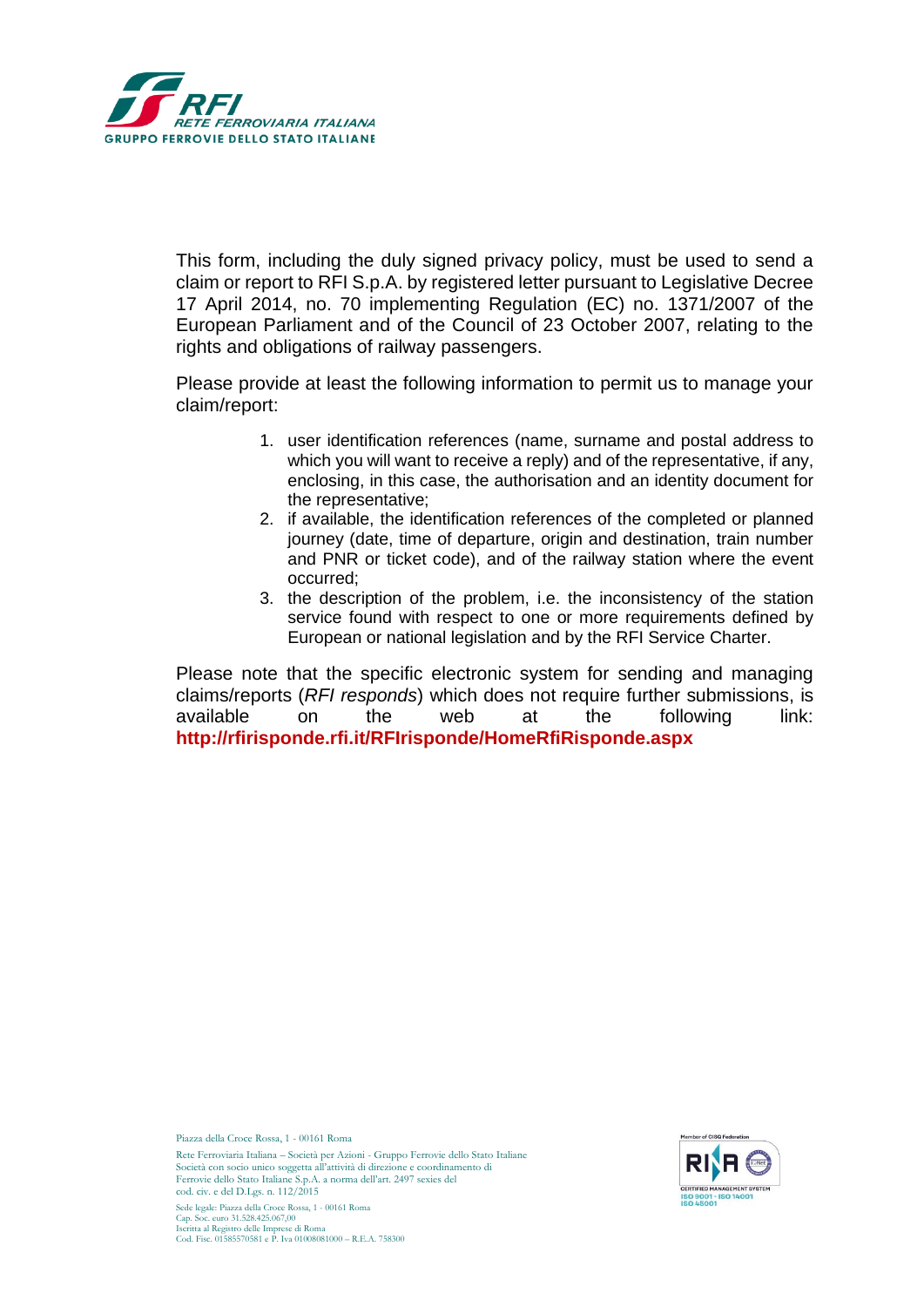

# **CLAIM/REPORT FORM**

To Rete Ferroviaria Italiana S.p.A.

c.a. Sales Department -

Network Regulation Access and Claims Handling

Piazza della Croce Rossa 1, 00161, Rome

*The undersigned ................................................................................................................................................, resident in..........................................................................................................................................................., represented by (if applicable)............................................................................................................................., who for the purposes of this procedure declares to wish to receive any communications and reply at the following address (optionally indicate a telephone number while the complete mailing address to which you want to receive a reply is mandatory) ...............................................................................................................*

*..............................................................................................................................................................................*

#### *states the following*

*(the elements indicated in the previous points 2 and 3 must necessarily be provided in this part of the claim/report)*

*[space for claim/report description]*

*List of enclosed documents, if any:*

*1)*

*2)*

*3)*

*Date*

*Signature*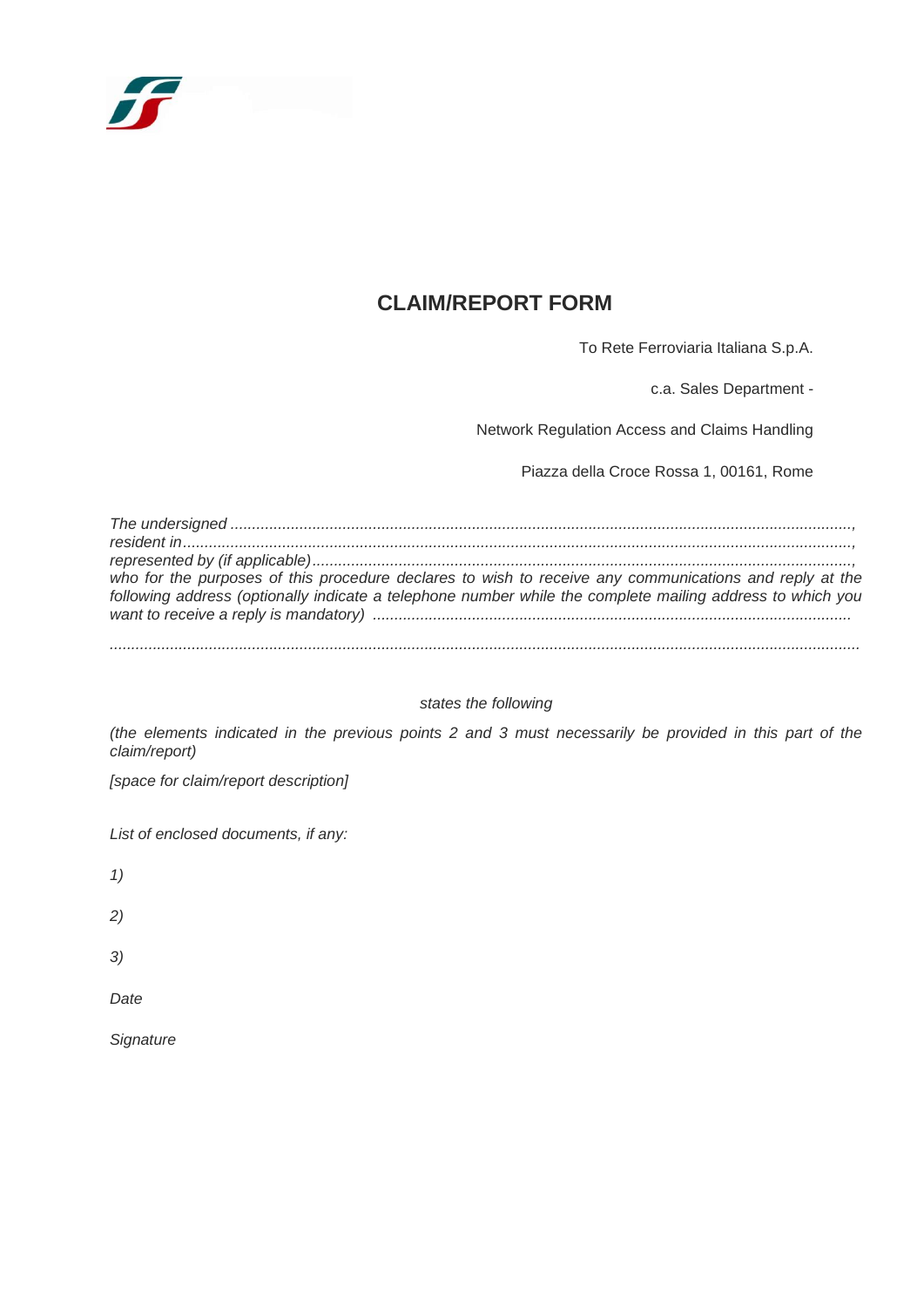

# **Privacy Policy for RFI Responds - Claims and Reports**

## **Personal data protection policy (Pursuant to art. 13 and 14 of European Regulation no. 679/2016)**

Before obtaining your personal data for the management of claims and reports (for details on the types of applications, please visit **[Claims and Reports](https://www.rfi.it/en/misc/reports-and-complaints.html)  [page](https://www.rfi.it/en/misc/reports-and-complaints.html)**), Rete Ferroviaria Italiana S.p.A. kindly request you read the personal data protection policy carefully.

### **I. Data Controller and DPO**

*In this section we indicate our points of contact*

• **Data controller** Rete Ferroviaria Italiana S.p.A., represented by the *protempore* Chief Executive Officer, can be contacted at **[titolaretrattamento@rfi.it](mailto:titolaretrattamento@rfi.it)**, with registered office at Piazza della Croce Rossa no.1, Rome.

• The **Data Protection Officer** can be contacted at **[protezionedati@rfi.it.it](mailto:protezionedati@rfi.it.it)**

### **II. Types of personal data**

*In this section we indicate what type of data we request*

The personal data processed fall into the following categories:

#### **Personal data of the claimant-reporter/user:**

- Common data of those who submit the claim/report: personal data (name, surname, address), contact details (e-mail)
- Common data of the user (if different from the person submitting the claim-report) and of any other passengers: personal data (name and surname), copy of the identity document
- Optional Data: telephone contacts.

• **Special Category Data**: based on the nature of the subject of the claim/report submitted by you, RFI may become aware of data belonging to so-called "special" categories (for example data relating to health). In consideration of the fact that such data have been made available to RFI manifestly and freely, you are not required to give explicit consent for case management. RFI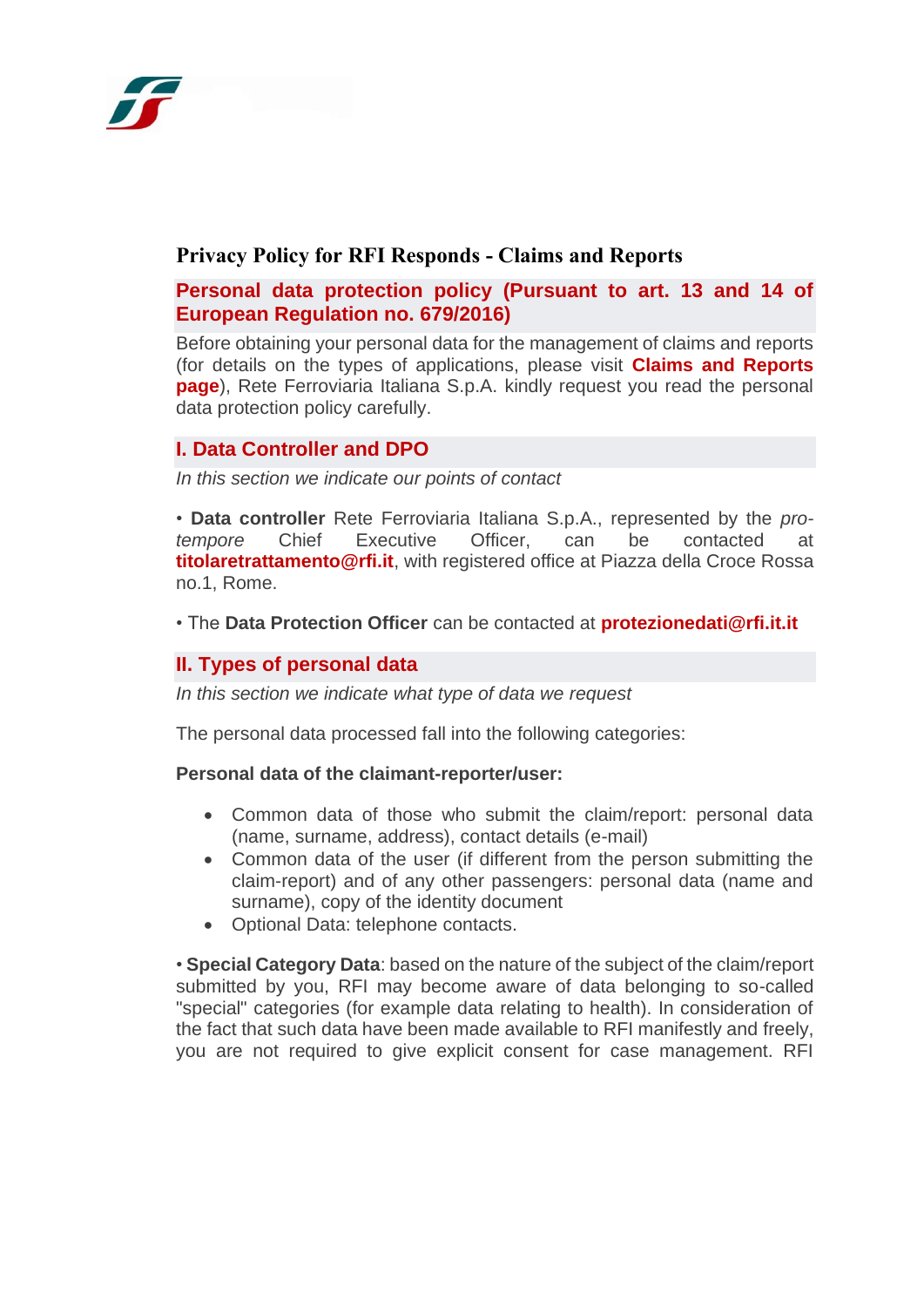

assures you that such data will be processed exclusively for purposes strictly connected and instrumental to the management of the case itself.

### **III. Purposes of the Processing**

*In this section we indicate why we ask for your data*

The data we ask you to provide through the *RFI Responds* portal are collected solely for managing your claim or report.

More specifically, your data are processed for the following **purposes**:

- a. Claim case management (*Legal basis: Contractual*)
- b. Report case management (*Legal basis: Legitimate Interest*)
- c. Transmission of the claim also containing any special category data to the pertinent entities who enters into specific Protocols with RFI (*Legal basis: legal - Resolution ART. 28/2021 measure 5.2 and art. 9 par. 2 lett. g) GDPR)*
- d. Transmission of the report also containing any special category data to the pertinent entities who enters into specific Protocols with RFI (*Legal basis: consent*)
- e. Improvement in claim/report management in the event of communication difficulties and/or speeding up response times through the telephone contact details provided by the data subject (*Legal basis: Consent*)

The provision of data for the pursuit of the purposes referred to in points a), b) and c) is of a "mandatory" nature, therefore its refusal will make it impossible for RFI SpA to manage the application.

The provision of the data necessary for the pursuit of the purpose referred to in point d) is "optional", therefore failure to provide it will make it impossible for RFI SpA to transmit the report.

The provision of the data necessary for the pursuit of the purpose referred to in point e) is "optional", therefore failure to provide it will only make it impossible for RFI S.p.A. to improve the management of the application in the event of communication difficulties and/or to speed up response times.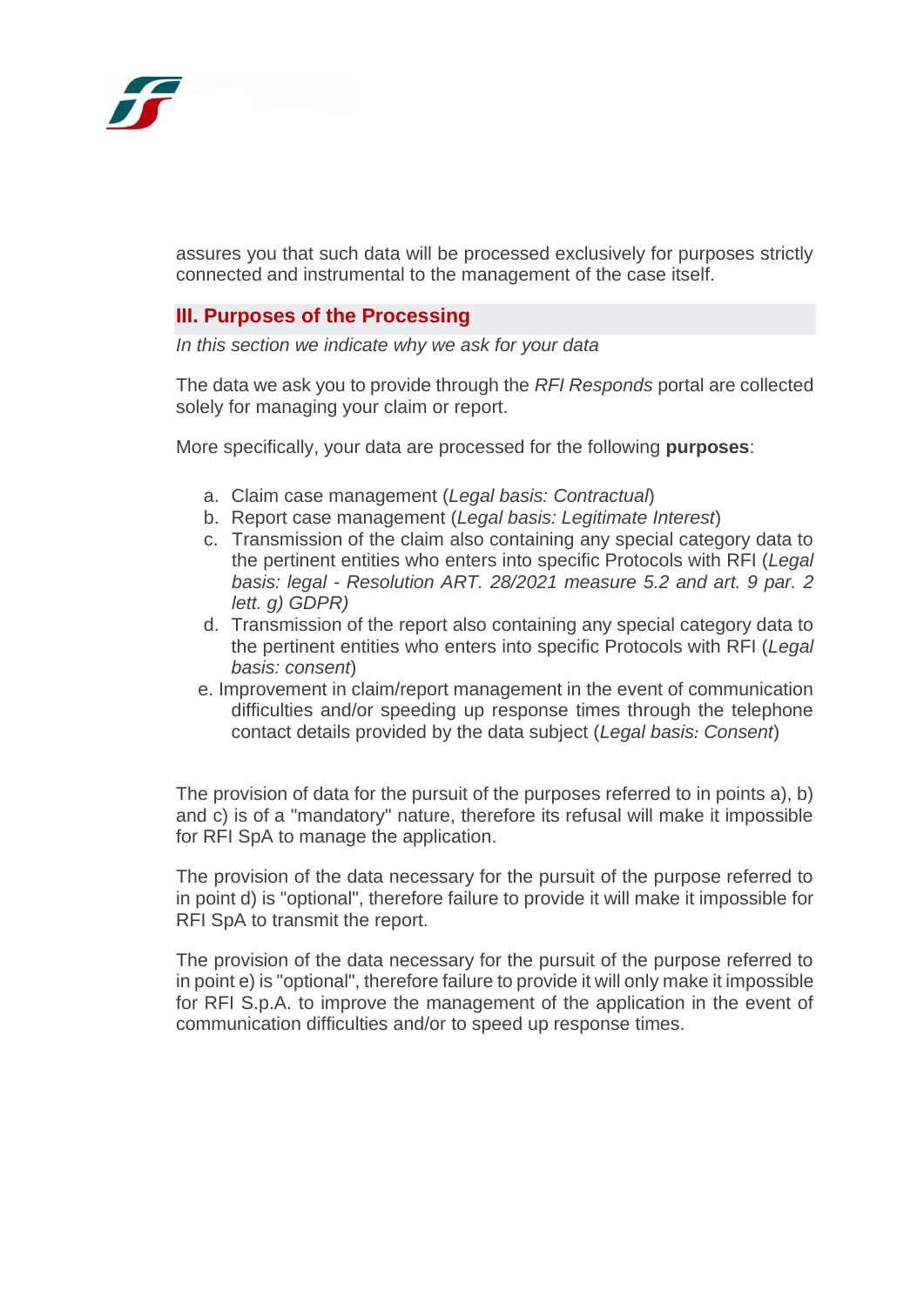

Any consent given may be revoked at any time, without prejudice to the lawfulness of the processing carried out before revocation. Revocation of consent may be communicated by sending an e-mail to: **privacyrfirisponde@rfi.it.**

#### **IV. Data recipients**

*In this section we indicate who will process your data and to whom they will be disclosed*

To achieve the above purposes, the personal data provided will be processed by the following:

- **> Processed by Rete Ferroviaria Italiana S.p.A.**
- **• FS Technology S.p.A. (for computer services)**

Your data will be processed solely by parties expressly authorised by Rete Ferroviaria Italiana S.p.A. or by companies acting as Data Processors, on behalf of Rete Ferroviaria Italiana S.p.A., and which have signed an appropriate contract clearly governing the processing assigned to them and their data protection obligations.

Your personal data will be made accessible only to those persons within the company who need them because of their duties or their hierarchical position. Such persons will be suitably trained in order to prevent loss, access to the data by unauthorised persons or unauthorised processing of the data.

#### **> Not processed by Rete Ferroviaria Italiana S.p.A.**

Your personal data may also be transmitted to other autonomous entities who are data controllers or joint controllers as far as they are concerned (e.g.: Station service managers, railway undertakings, public authorities, judicial and public safety authorities, etc.).

**An updated list of data recipients** is available by e-mail from **[privacy](mailto:privacy-rfirisponde@rfi.it)[rfirisponde@rfi.it](mailto:privacy-rfirisponde@rfi.it)**.

#### **V. Data dissemination**

*In this section we assure you that your data will not be disseminated*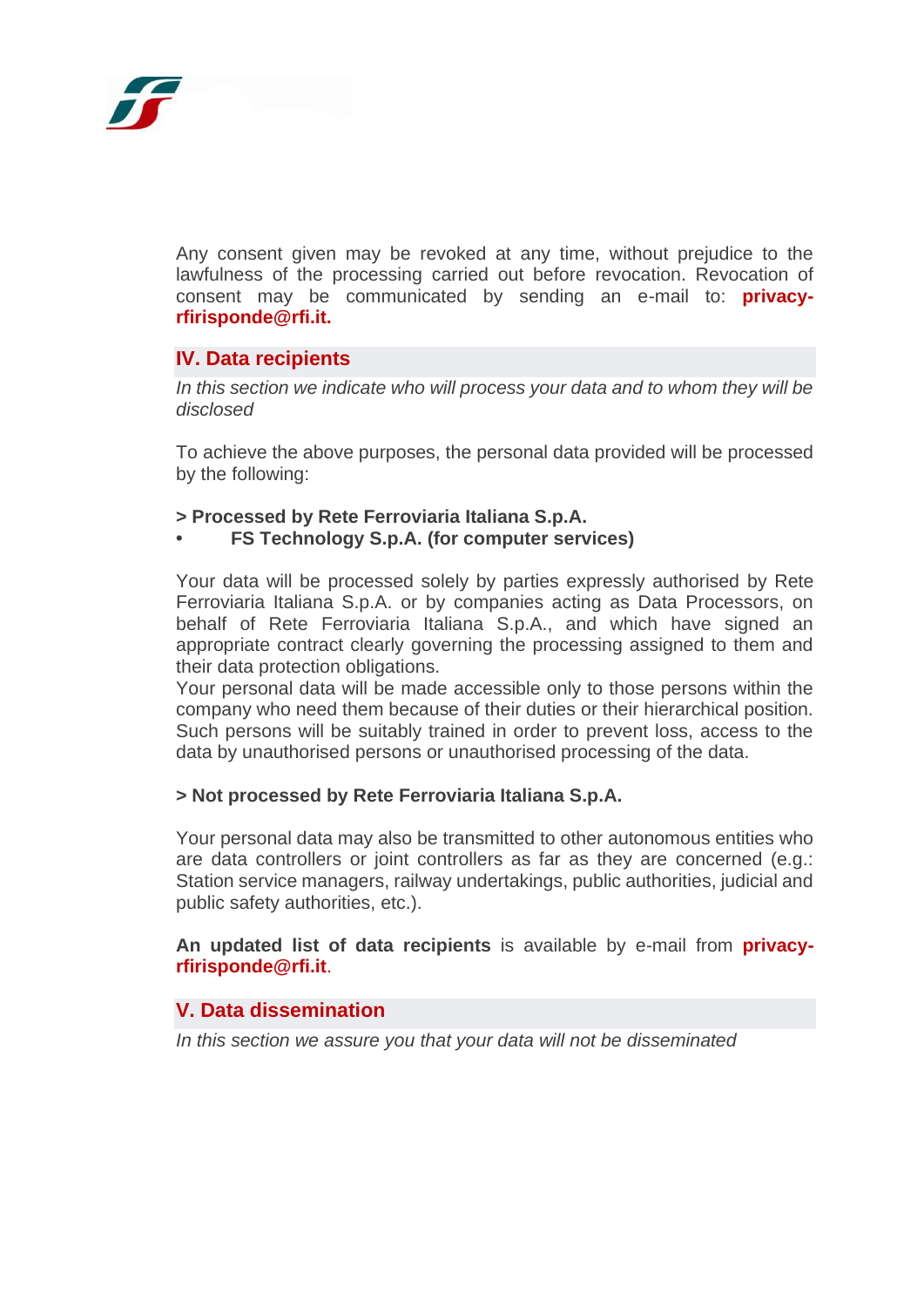

Your personal data will never be published, displayed or made available to/consulted by unspecified persons.

### **VI. Data retention**

In this section we indicate how long we will store your data

The personal data you have provided will be kept for the time needed to manage the claim or report and, in any case, for no longer than 10 (ten) years. The data may be kept for a longer period for the following purposes:

- Public interest archiving, scientific or historical research, statistical purposes or technical reasons (e.g., operational continuity).

#### **VIII. Rights of Data Subjects**

#### *In this section we indicate what your rights are*

The EU Regulation 2016/679 (Articles 15 to 23) confers specific rights on data subjects. In particular, in relation to the processing of your personal data, you have the right to request from Rete Ferroviaria Italiana S.p.A. relating to access, rectification, erasure, restriction, objection and portability. You may also lodge a complaint against the Control Authority, which in Italy is the Italian Data Protection Authority.

At any time, you may contact Rete Ferroviaria Italiana S.p.A. to exercise your rights at [privacy-rfirisponde@rfi.it](mailto:privacy-rfirisponde@rfi.it) or by emailing the **Data Protection Officer** at [protezionedati@rfi.it](mailto:protezionedati@rfi.it)**.**